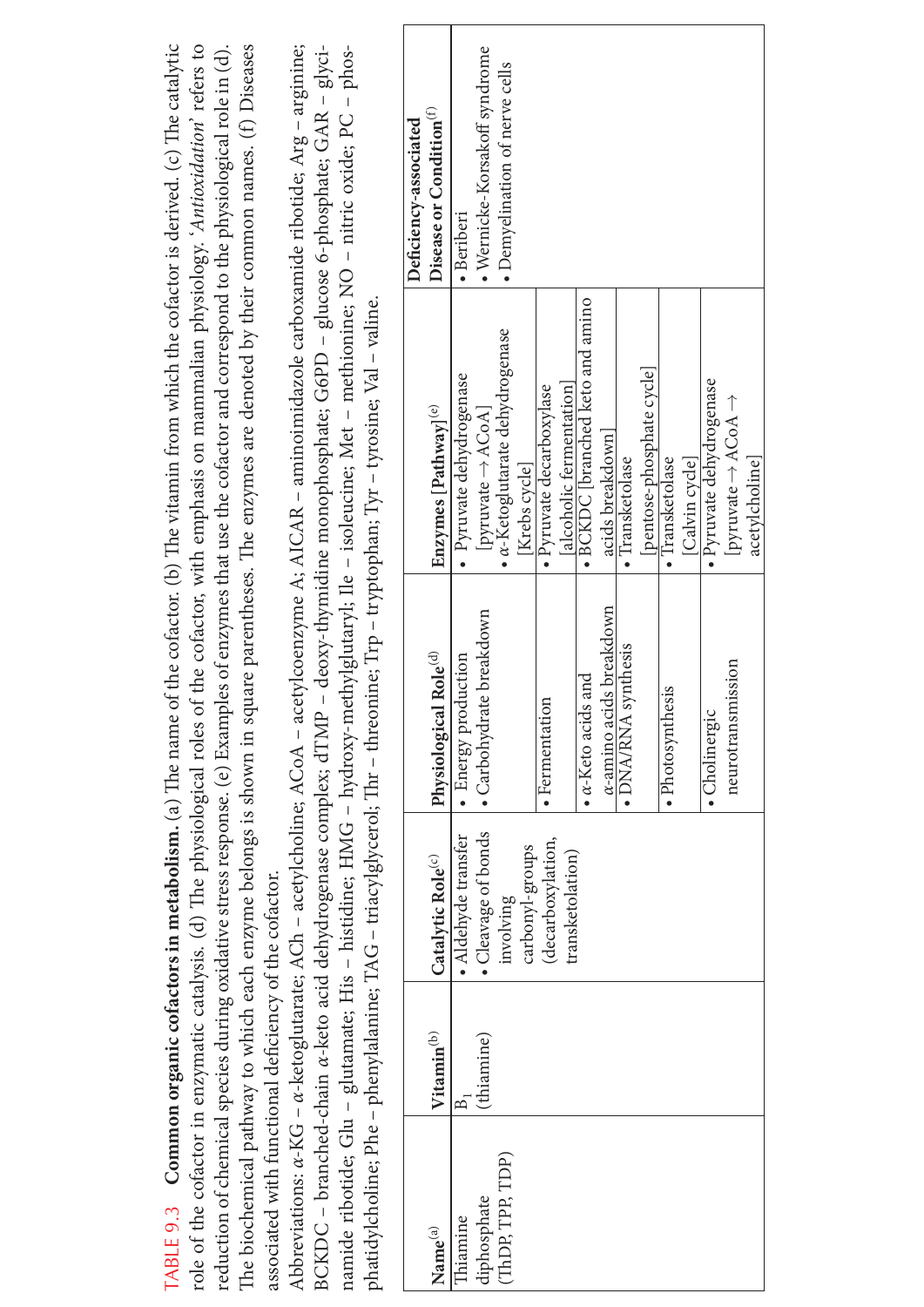|                       |                        |                               |                                                    |                                                | Deficiency-associated               |
|-----------------------|------------------------|-------------------------------|----------------------------------------------------|------------------------------------------------|-------------------------------------|
| $\mathbf{Name}^{(a)}$ | Vitamin <sup>(b)</sup> | Catalytic Role <sup>(c)</sup> | Physiological Role <sup>(d)</sup>                  | Enzymes [Pathway] <sup>(e)</sup>               | Disease or Condition <sup>(f)</sup> |
| Flavin adenine        | R,                     | · Redox                       | · Energy production                                | · Pyruvate dehydrogenase                       | · Ariboflavinosis                   |
| dinucleotide          | (riboflavin)           |                               | · Carbohydrate breakdown                           | [pyruvate $\rightarrow$ ACoA]                  |                                     |
| (FAD)                 |                        |                               |                                                    | Succinate dehydrogenase                        |                                     |
|                       |                        |                               |                                                    | [Krebs cycle]                                  |                                     |
|                       |                        |                               |                                                    | · Mitochondrial glycerol                       |                                     |
|                       |                        |                               |                                                    | 3-phosphate dehydrogenase                      |                                     |
|                       |                        |                               |                                                    | [oxidative phosphorylation]                    |                                     |
|                       |                        |                               | • Lipid metabolism                                 | Acyl-CoA dehydrogenase                         |                                     |
|                       |                        |                               |                                                    | [fatty acid breakdown]                         |                                     |
|                       |                        |                               |                                                    | Cytochrome b5 reductase                        |                                     |
|                       |                        |                               |                                                    | [fatty acid desaturation]                      |                                     |
|                       |                        |                               | $\bullet$ $\alpha$ -Keto acids and $\alpha$ -amino | $\bullet$ BCKDC [branched $\alpha$ -keto and   |                                     |
|                       |                        |                               | acids breakdown                                    | $\alpha$ -amino acids breakdown]               |                                     |
|                       |                        |                               | Cellular signaling                                 | • Nitric oxide synthase [Arg $\rightarrow$ NO] |                                     |
|                       |                        |                               | $\bullet$ Antimicrobial activity                   | • NADPH oxidase $[O_2 \rightarrow H_2O_2]$     |                                     |
|                       |                        |                               | · Antioxidation                                    | · Glutathione reductase                        |                                     |
|                       |                        |                               |                                                    |                                                |                                     |
| Flavin adenine        | ந                      | $\bullet$ Redox               | · Energy production                                | [antioxidation]<br>• NADH dehydrogenase        |                                     |
| mononucleotide        | (riboflavin)           |                               |                                                    | [oxidative phosphorylation]                    |                                     |
| (FMN)                 |                        |                               |                                                    | · Pyridoxal 5' phosphate synthase              |                                     |
|                       |                        |                               |                                                    | [PLP synthesis]                                |                                     |
|                       |                        |                               | · Carbohydrate synthesis                           | 2-hydroxyacid oxidase                          |                                     |
|                       |                        |                               | (glyoxylate cycle)                                 |                                                |                                     |
|                       |                        |                               | • Metabolism of dicarboxylic                       |                                                |                                     |
|                       |                        |                               | acids                                              |                                                |                                     |
|                       |                        |                               | · Synthesis of secondary                           |                                                |                                     |
|                       |                        |                               |                                                    |                                                |                                     |
|                       |                        |                               | metabolites<br>• Cellular signaling                | • Nitric oxide synthase [Arg $\rightarrow$ NO] |                                     |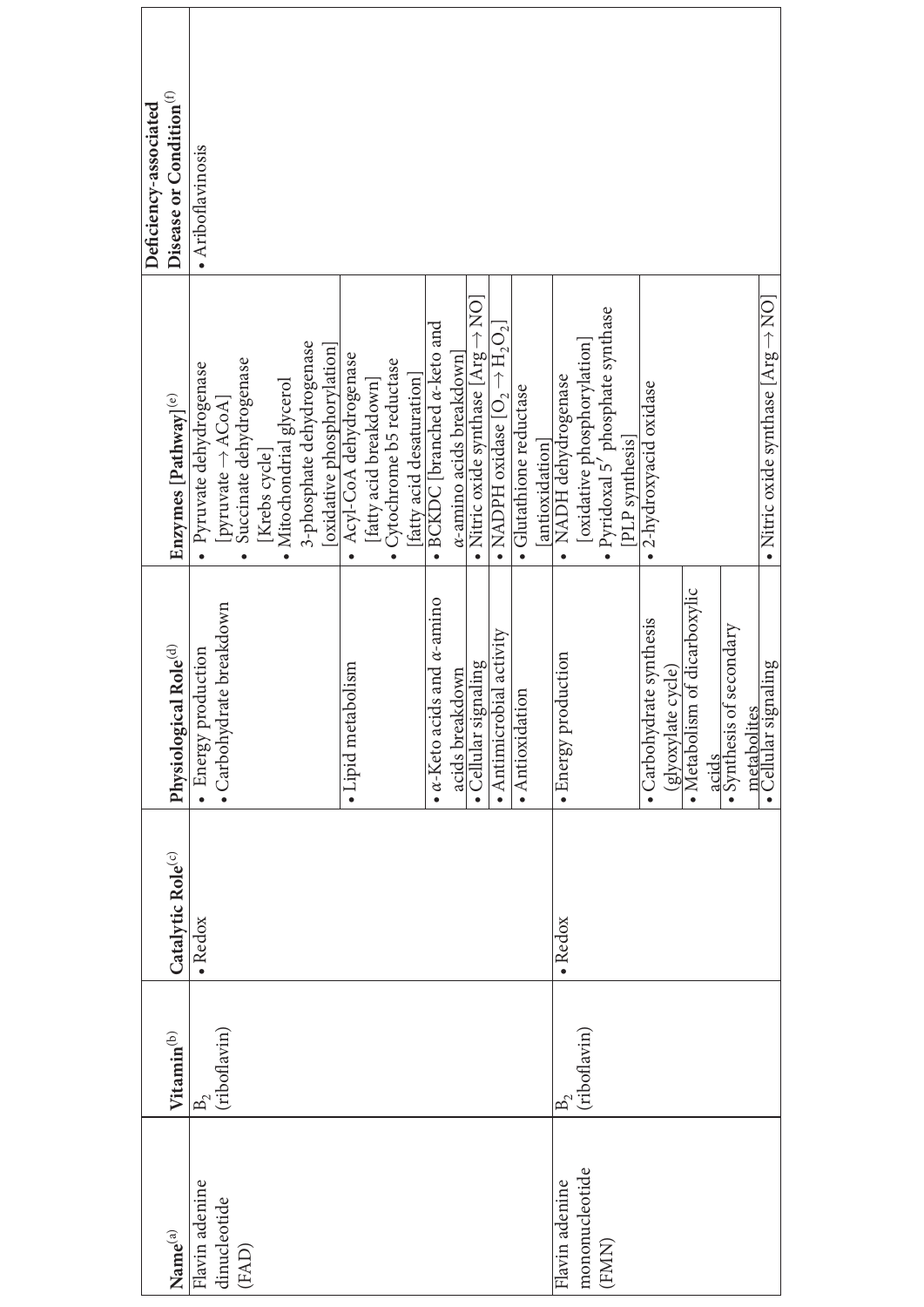|                     |                        |                               |                                                 |                                                      | Deficiency-associated               |
|---------------------|------------------------|-------------------------------|-------------------------------------------------|------------------------------------------------------|-------------------------------------|
| Name <sup>(a)</sup> | Vitamin <sup>(b)</sup> | Catalytic Role <sup>(c)</sup> | Physiological Role <sup>(d)</sup>               | Enzymes [Pathway] <sup>(e)</sup>                     | Disease or Condition <sup>(f)</sup> |
| Nicotinamide        | $B_{\gamma}$           | · Redox                       |                                                 | Cytosolic glyceraldehyde                             | · Pellagra                          |
| adenine             | (niacin)               |                               | • Energy production<br>• Carbohydrate breakdown | 3-phosphate dehydrogenase                            | · G6PD deficiency                   |
| dinucleotide        |                        |                               |                                                 | [glycolysis]                                         | (NADPH)                             |
| $( NAD+)$           |                        |                               |                                                 | Pyruvate dehydrogenase                               |                                     |
|                     |                        |                               |                                                 | [pyruvate $\rightarrow$ ACoA]                        |                                     |
|                     |                        |                               |                                                 | Isocitrate, $\alpha$ -KG and malate                  |                                     |
|                     |                        |                               |                                                 | dehydrogenases [Krebs cycle]<br>• NADH dehydrogenase |                                     |
|                     |                        |                               |                                                 |                                                      |                                     |
|                     |                        |                               |                                                 | [oxidative phosphorylation]                          |                                     |
|                     |                        |                               | thesis<br>· Glucose synt                        | · Cytosolic glyceraldehyde                           |                                     |
|                     |                        |                               |                                                 | 3-phosphate dehydrogenase                            |                                     |
|                     |                        |                               |                                                 | gluconeogenesis                                      |                                     |
|                     |                        |                               | · Fermentation                                  | · Lactate dehydrogenase                              |                                     |
|                     |                        |                               |                                                 | · Alcohol dehydrogenase                              |                                     |
|                     |                        |                               | · Lipid metabolism                              | Cytosolic glyceraldehyde                             |                                     |
|                     |                        |                               |                                                 | 3-phosphate dehydrogenase                            |                                     |
|                     |                        |                               |                                                 | TAG and phospholipid synthesis]                      |                                     |
|                     |                        |                               |                                                 | β-Hydroxyacyl-CoA                                    |                                     |
|                     |                        |                               |                                                 | dehydrogenase                                        |                                     |
|                     |                        |                               |                                                 | [fatty acid breakdown]                               |                                     |
|                     |                        |                               |                                                 | $\bullet$ $\beta$ -HB dehydrogenase                  |                                     |
|                     |                        |                               |                                                 | [ketone bodies metabolism]                           |                                     |
|                     |                        |                               | and $\alpha$ -amino<br>$\alpha$ -Keto acids     | Glutamate dehydrogenase                              |                                     |
|                     |                        |                               | <b>UMD</b><br>acids breakd                      | $\bullet$ BCKDC [branched $\alpha$ -keto acids       |                                     |
|                     |                        |                               |                                                 | and $\alpha$ -amino acids breakdown]                 |                                     |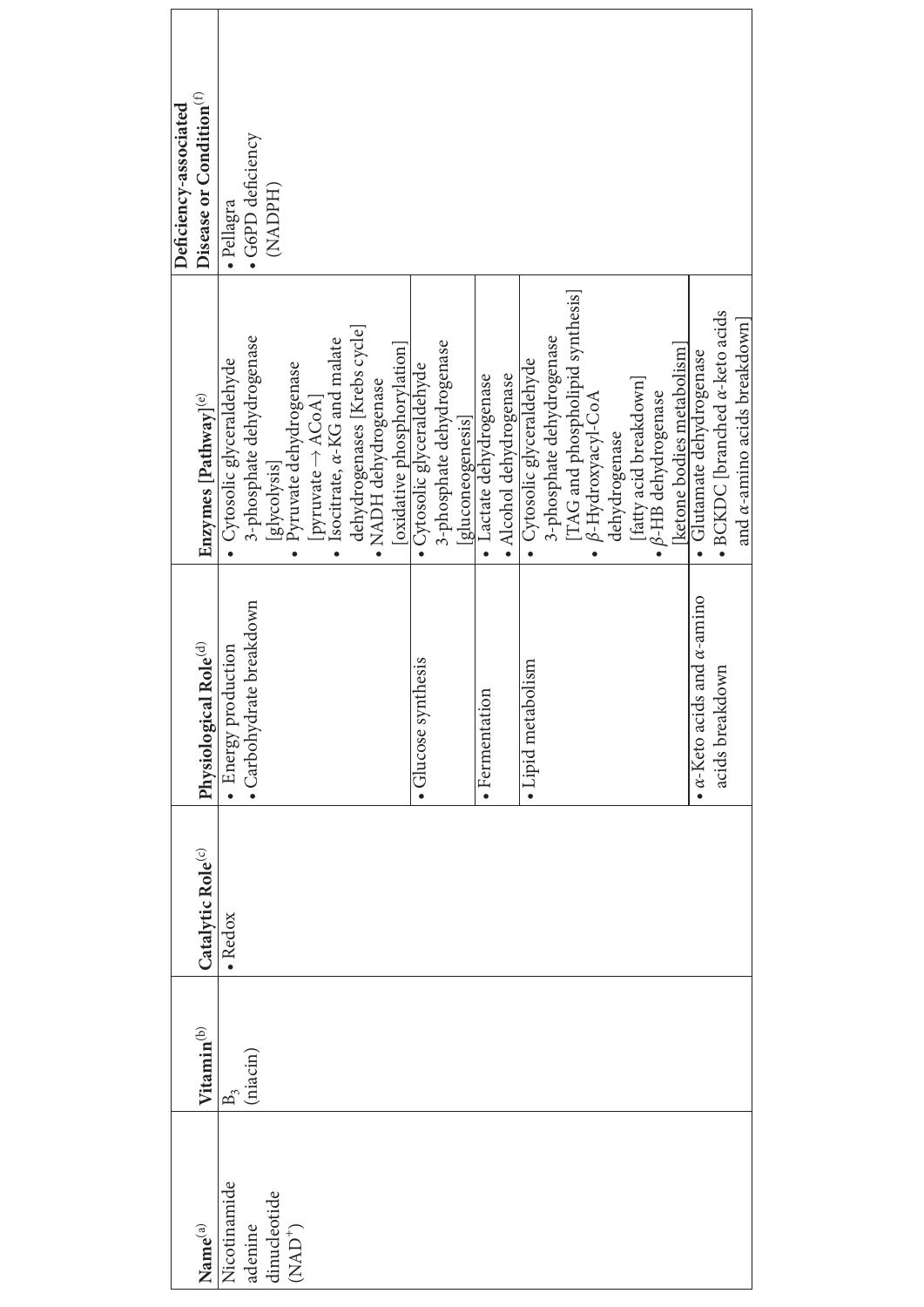| Deficiency-associated | Disease or Condition <sup>(f)</sup> | · G6PD deficiency<br>· Pellagra             | (NADPH)                       |                                   |                                                                     |                                       |               |                                                |                           |            |                                            |        |                        |                                        |                         |                                |                         |                                |                         |                                      |                         |                                  |               |                        |                                          |               |                             |                           |            |                         |                         |                               |                             |
|-----------------------|-------------------------------------|---------------------------------------------|-------------------------------|-----------------------------------|---------------------------------------------------------------------|---------------------------------------|---------------|------------------------------------------------|---------------------------|------------|--------------------------------------------|--------|------------------------|----------------------------------------|-------------------------|--------------------------------|-------------------------|--------------------------------|-------------------------|--------------------------------------|-------------------------|----------------------------------|---------------|------------------------|------------------------------------------|---------------|-----------------------------|---------------------------|------------|-------------------------|-------------------------|-------------------------------|-----------------------------|
|                       | Enzymes [Pathway] <sup>(e)</sup>    | · Isocitrate dehydrogenase<br>[Krebs cycle] | • G6PD and 6-phosphogluconate | dehydrogenase                     | [pentose-phosphate pathway]<br>Glutamate dehydrogenase<br>$\bullet$ | Glutamate-5-semialdehyde<br>$\bullet$ | dehydrogenase | Pyrolline-5-carboxylate reductase<br>$\bullet$ | · Dihydrofolate reductase | (indirect) | Fatty acid synthase and malic<br>$\bullet$ | enzyme | [fatty acid synthesis] | Fatty acyl-CoA desaturase<br>$\bullet$ | fatty acid desaturation | HMG-CoA reductase<br>$\bullet$ | [cholesterol synthesis] | Squalene synthase<br>$\bullet$ | [cholesterol synthesis] | Squalene mono-oxygenase<br>$\bullet$ | [cholesterol synthesis] | 5-Hydroxyeicosanoid<br>$\bullet$ | dehydrogenase | [eicosanoid synthesis] | G6PD and 6-phosphogluconate<br>$\bullet$ | dehydrogenase | [pentose-phosphate pathway] | · Dihydrofolate reductase | (indirect) | · Nitric oxide synthase | · Glutathione reductase | $\bullet$ P-450 oxidase       | · NADPH oxidase             |
|                       | Physiological Role <sup>(d)</sup>   | · Energy production                         | • Carbohydrate metabolism     |                                   | $\bullet$ Amino acid breakdown and                                  | synthesis                             |               |                                                |                           |            | nthesis<br>• Lipid biosy                   |        |                        |                                        |                         |                                |                         |                                |                         |                                      |                         |                                  |               |                        | biosynthesis<br>· Nucleotide             |               |                             |                           |            | Signaling               | $\bullet$ Antioxidation | • Detoxification of drugs and | · Anti-pathogenic<br>toxins |
|                       | Catalytic Role(c)                   | $\bullet$ Redox                             |                               |                                   |                                                                     |                                       |               |                                                |                           |            |                                            |        |                        |                                        |                         |                                |                         |                                |                         |                                      |                         |                                  |               |                        |                                          |               |                             |                           |            |                         |                         |                               |                             |
|                       | Vitamin <sup>(b)</sup>              | (niacin)<br>$\mathbb{B}_{\hat{\mathbf{1}}}$ |                               |                                   |                                                                     |                                       |               |                                                |                           |            |                                            |        |                        |                                        |                         |                                |                         |                                |                         |                                      |                         |                                  |               |                        |                                          |               |                             |                           |            |                         |                         |                               |                             |
|                       | $\mathbf{Name}^{(a)}$               | Nicotinamide<br>adenine                     | dinucleotide                  | phosphate<br>(NADP <sup>+</sup> ) |                                                                     |                                       |               |                                                |                           |            |                                            |        |                        |                                        |                         |                                |                         |                                |                         |                                      |                         |                                  |               |                        |                                          |               |                             |                           |            |                         |                         |                               |                             |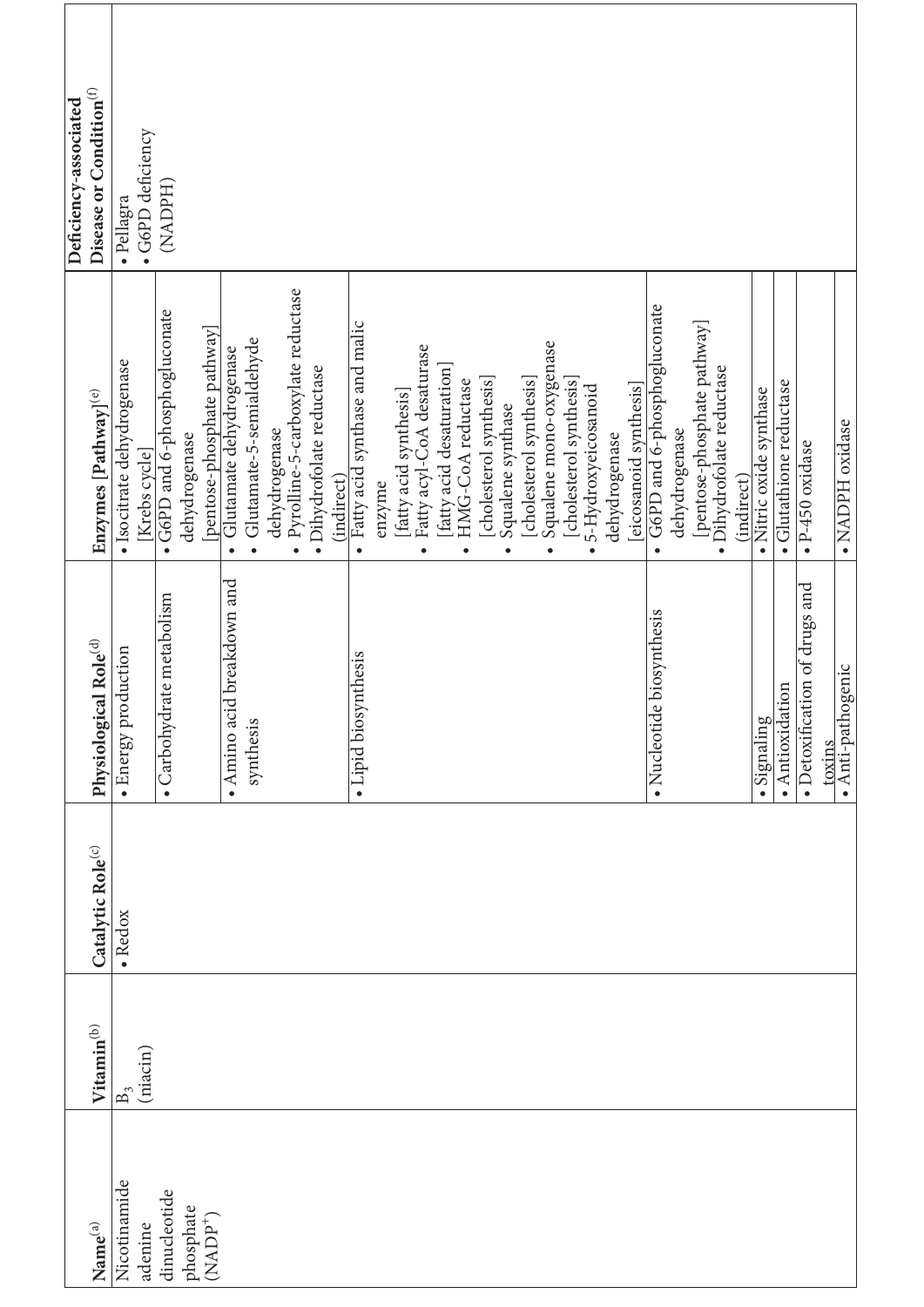|                                 |                                  |                                                                                                                              |                                                                       |                                                                                                                                                                                                                                                                                                           | Deficiency-associated                               |
|---------------------------------|----------------------------------|------------------------------------------------------------------------------------------------------------------------------|-----------------------------------------------------------------------|-----------------------------------------------------------------------------------------------------------------------------------------------------------------------------------------------------------------------------------------------------------------------------------------------------------|-----------------------------------------------------|
| $\mathbf{Name}^{(a)}$           | Vitamin <sup>(b)</sup>           | Catalytic Role <sup>(c)</sup>                                                                                                | Physiological Role <sup>(d)</sup>                                     | Enzymes [Pathway] <sup>(e)</sup>                                                                                                                                                                                                                                                                          | Disease or Condition $\hspace{0.02cm}^{(\text{f})}$ |
| Coenzyme A<br>(CoA)             | (pantothenate)<br>$\mathbf{B}_5$ | • Acyl group transfer                                                                                                        | · Carbohydrate breakdown<br>Energy production<br>$\bullet$            | $\bullet$ $\alpha$ -Keto glutarate dehydrogenase<br>Pyruvate dehydrogenase<br>$[pyruvate \rightarrow ACoA]$<br>[Krebs cycle]                                                                                                                                                                              | (uncommon)<br>· Paresthesia                         |
|                                 |                                  |                                                                                                                              | · Lipid metabolism                                                    | Thiolase [fatty acid breakdown,<br>Carnitine acyltransferase II<br>ketone bodies metabolism,<br>Fatty-acyl-CoA synthase<br>[fatty acid breakdown]<br>[cholesterol synthesis]<br>HMG-CoA reductase<br>cholesterol synthesis]<br>[fatty acid synthesis]<br>$\bullet$<br>$\bullet$<br>$\bullet$<br>$\bullet$ |                                                     |
|                                 |                                  |                                                                                                                              | $\bullet$ $\alpha$ -Keto acids and $\alpha$ -amino<br>acids breakdown | BCKDC [branched a-keto acids<br>and $\alpha$ -amino acids breakdown]<br>$\alpha$ -Amino- $\beta$ -ketobutyrate lyase<br>Thr breakdown<br>$\bullet$                                                                                                                                                        |                                                     |
|                                 |                                  |                                                                                                                              | • Neurotransmitter synthesis                                          | Choline acetyltransferase<br>[acetylcholine synthesis]<br>$\bullet$                                                                                                                                                                                                                                       |                                                     |
| phosphate<br>Pyridoxal<br>(PLP) | (pyridoxine)<br>$\mathbf{B}_6$   | · Decarboxylation<br>$\bullet$ $\beta/\gamma$ -Elimination<br>transfer<br>• Racemization<br>$\bullet$ -NH <sub>2</sub> group | · Amino acid metabolism                                               | [amino acid breakdown]<br>Aromatic L-amino acid<br>Amino transferases<br>Serine dehydratase<br>decarboxylase<br>$\bullet$<br>$\bullet$<br>$\bullet$                                                                                                                                                       | • Diverse conditions                                |
|                                 |                                  |                                                                                                                              | oreakdown<br>Glycogen I                                               | Glycogen phosphorylase                                                                                                                                                                                                                                                                                    |                                                     |
|                                 |                                  |                                                                                                                              | · Synthesis of bioactive                                              | Aromatic amino acid<br>$\bullet$                                                                                                                                                                                                                                                                          |                                                     |
|                                 |                                  |                                                                                                                              | S<br>compound                                                         | catecholamines and serotonin]<br>decarboxylase [synthesis of<br>Glutamate decarboxylase<br>$\bullet$                                                                                                                                                                                                      |                                                     |
|                                 |                                  |                                                                                                                              |                                                                       | Aminolevulinic acid synthase<br>[porphyrins synthesis]<br>[GABA synthesis]<br>$\bullet$                                                                                                                                                                                                                   |                                                     |
| Biotin                          | $\mathbf{B}_7$                   | $-CO2$ group                                                                                                                 | nthesis<br>· Glucose sy                                               | · Pyruvate carboxylase and                                                                                                                                                                                                                                                                                | Neurological and growth                             |
|                                 | (H)                              | (carboxylations,<br>transfer                                                                                                 |                                                                       | Propionyl-CoA carboxylase<br>[gluconeogenesis]                                                                                                                                                                                                                                                            | disorders<br>(infants)                              |
|                                 |                                  | decarboxylations)                                                                                                            | · Lipid metabolism                                                    | ACoA carboxylase<br>$\bullet$                                                                                                                                                                                                                                                                             |                                                     |
|                                 |                                  |                                                                                                                              |                                                                       | [fatty acid synthesis]                                                                                                                                                                                                                                                                                    |                                                     |
|                                 |                                  |                                                                                                                              | • Amino acid breakdown                                                | ß-Methylcrotonyl CoA carboxylase<br>Propionyl-CoA carboxylase<br>Met/Val/Ile breakdown]<br>Leu breakdown<br>$\bullet$<br>$\bullet$                                                                                                                                                                        |                                                     |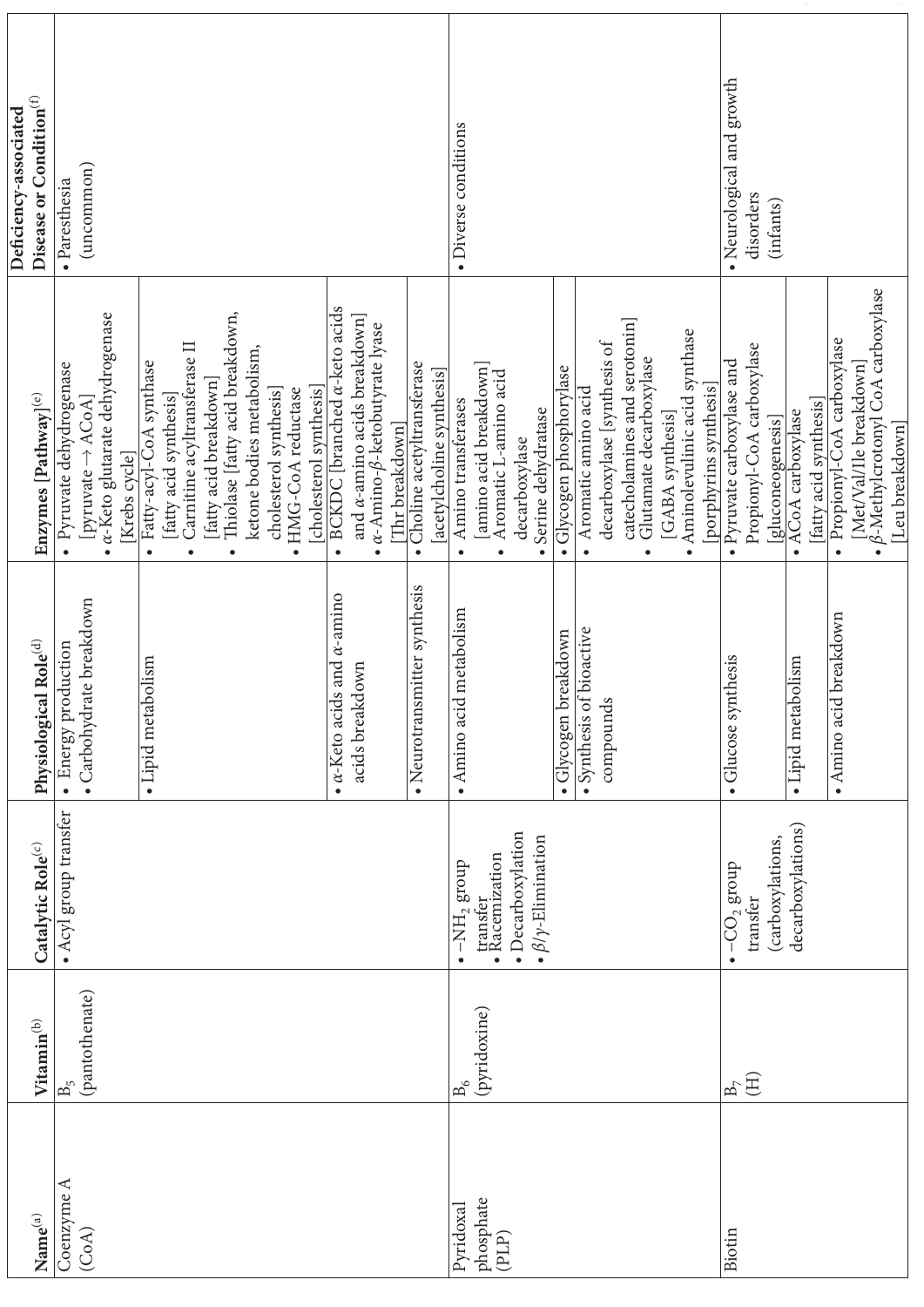|                                |                        |                                     |                                    |                                               | Deficiency-associated               |
|--------------------------------|------------------------|-------------------------------------|------------------------------------|-----------------------------------------------|-------------------------------------|
| $\mathbf{Name}^{(\mathrm{a})}$ | Vitamin <sup>(b)</sup> | Catalytic Role <sup>(c)</sup>       | Physiological Role <sup>(d)</sup>  | Enzymes [Pathway] <sup>(e)</sup>              | Disease or Condition <sup>(f)</sup> |
| Tetrahydrofolate               | $\mathrm{B}_9$         | · Single-carbon                     | · Nucleotide synthesis             | Thymidylate synthase<br>$\bullet$             | $\bullet$ Megaloblastic anemia      |
| (THE FH <sub>4</sub> )         | (folic acid)           | groups transfer                     |                                    | [dTMP biosynthesis]                           | · Birth defects                     |
|                                |                        |                                     |                                    | GAR formyltransferase<br>$\bullet$            | (pregnant women)                    |
|                                |                        |                                     |                                    | [purine biosynthesis]                         | · Elevated homocysteine             |
|                                |                        |                                     |                                    | • AICAR formyltransferase                     | (risk factor for cardiovascular     |
|                                |                        |                                     |                                    | [purine biosynthesis]                         | diseases)                           |
|                                |                        |                                     | Amino acid metabolism              | Methionine synthase<br>$\bullet$              |                                     |
|                                |                        |                                     | • Keeping low homocysteine         | [homocysteine $\rightarrow$ methionine]       |                                     |
|                                |                        |                                     | levels                             | Serine hydroxymethyl transferase<br>$\bullet$ |                                     |
|                                |                        |                                     |                                    | [glycine → serine]                            |                                     |
|                                |                        |                                     |                                    | · Glu formiminotransferase                    |                                     |
|                                |                        |                                     |                                    | $His \rightarrow Glu$                         |                                     |
|                                |                        |                                     | · Signaling                        | · Nitric oxide synthase                       |                                     |
| Cobalamin                      | $B_{12}$               | · Molecular                         | · Glucose synthesis                | • Methylmalonyl-CoA mutase                    | $\bullet$ Megaloblastic anemia      |
|                                |                        | rearrangements                      |                                    | $\rightarrow$ succinyl-CoA<br>[fatty acids    | (via THF deficiency)                |
|                                |                        | (radical catalysis)                 |                                    | $\rightarrow$ glucose]                        | · Methylmalonic-related             |
|                                |                        | -CH <sub>3</sub> group<br>$\bullet$ | · DNA synthesis                    | · Ribonucleotide reductase                    | pathologies                         |
|                                |                        | transfer                            |                                    | [DNA synthesis]                               | (acidemia, myelin                   |
|                                |                        | · Dehalogenation                    | Amino acid metabolism<br>$\bullet$ | Methionine synthase<br>$\bullet$              | destabilization)                    |
|                                |                        |                                     | • Keeping low homocysteine         | [homocysteine $\rightarrow$ methionine]       | · Elevated homocysteine             |
|                                |                        |                                     | levels                             | • Methylmalonyl-CoA mutase                    | (risk factor for cardiovascular     |
|                                |                        |                                     |                                    | [Met/Val/Ile breakdown]                       | diseases)                           |
|                                |                        |                                     | · Lipid metabolism                 | Methylmalonyl-CoA mutase<br>$\bullet$         |                                     |
|                                |                        |                                     |                                    | [fatty acids $\rightarrow$ succinyl-CoA]      |                                     |
|                                |                        |                                     |                                    | Glycerol dehydratase                          |                                     |
|                                |                        |                                     |                                    | [glycerolipid metabolism]                     |                                     |
|                                |                        |                                     | · Folic acid regeneration          | • Methionine synthase                         |                                     |
|                                |                        |                                     |                                    | $[{\rm methyl-THF}\rightarrow {\rm THF}]$     |                                     |
| Ascorbic acid                  | $\cup$                 | · Hydroxylation                     | · Collagen synthesis               | Prolyl/Lysyl hydroxylase<br>$\bullet$         | $\sim$ Scurvy                       |
|                                |                        | $\bullet$ Redox                     | · Antioxdiation                    | [collagen synthesis]                          |                                     |
|                                |                        |                                     |                                    | e-N-trimethyl-L-lysine hydroxylase            |                                     |
|                                |                        |                                     |                                    | [carnitine synthesis]                         |                                     |
|                                |                        |                                     |                                    | • Dopamine $\beta$ -hydroxylase               |                                     |
|                                |                        |                                     |                                    | [norepinephrine synthesis]                    |                                     |
| Tetrahydrobiopterin            |                        | dnou <sup>8</sup> HO-               | · Amino acids metabolism           | • Phe/Tyr/Trp hydroxylases                    | • Alzheimer's disease               |
| $\left( \rm{TH}_{4}\right)$    |                        | transfer                            | gnaling<br>• Neuronal si           | Phe/Tyr/Trp hydroxylases                      | · Parkinson's disease               |
|                                |                        | • Redox                             |                                    | [catecholamine                                | · Depression                        |
|                                |                        |                                     |                                    | and serotonin synthesis]                      |                                     |
|                                |                        |                                     |                                    | · Nitric oxide synthase                       |                                     |
|                                |                        |                                     |                                    | [NO synthesis]                                |                                     |